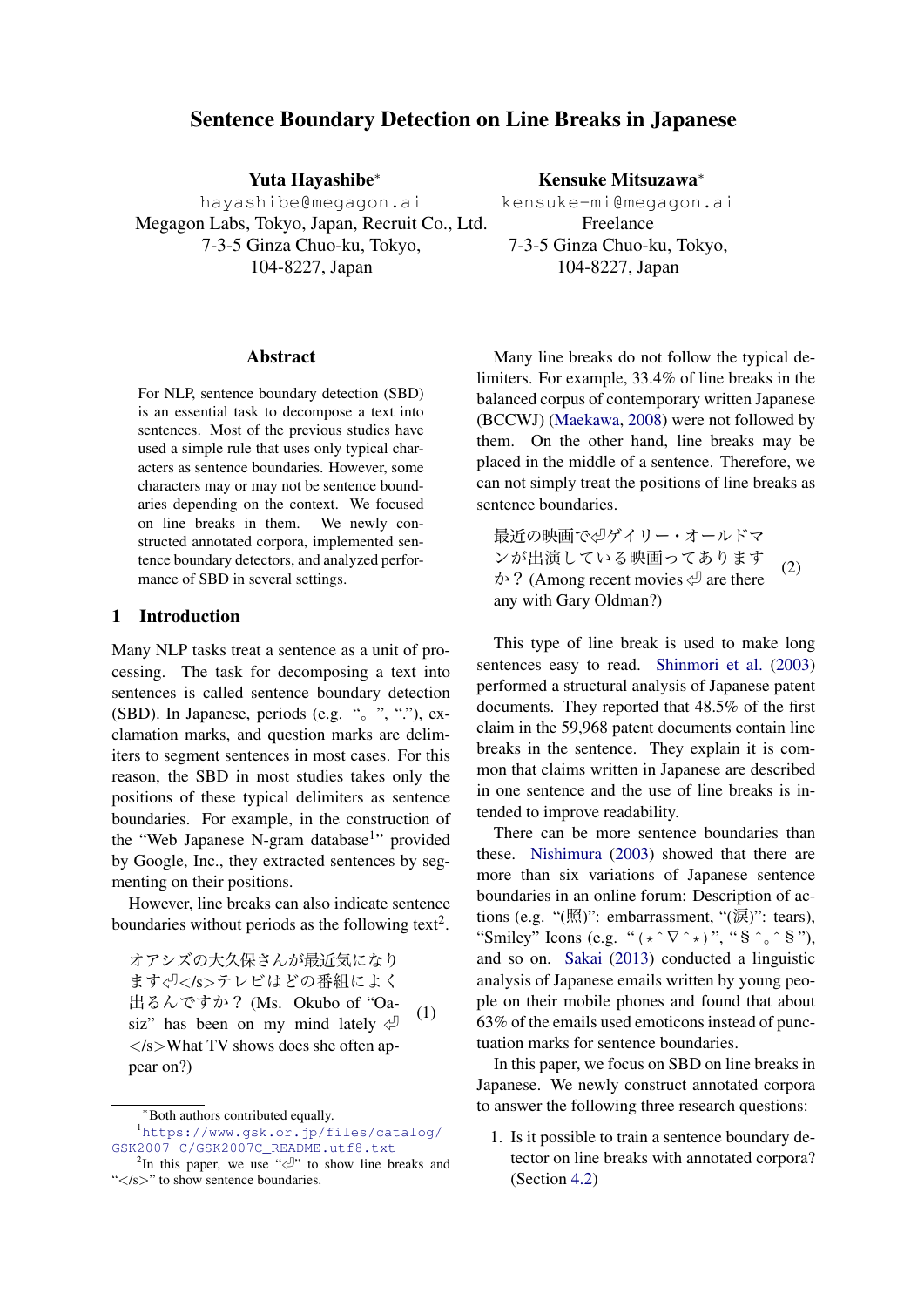- 2. Is a trained model accurate enough to work with data in another writing style? (Section 4.3)
- 3. Is it possible to train a sentence boundary detector with unannotated corpora? (Section [4.4](#page-3-0))

## 2 Related Work

Zhu et al. [\(20](#page-3-1)07) removed noise in English email text by removing extra lines and spaces and restoring wrong cases of characters. They show that 49.5% of the noise in about 5,000 texts is due [to line breaks. T](#page-4-4)hree labels for line breaks were trained and predicted by the Conditional Random Fields (CRF) algorithm (Lafferty et al., 2001): PRV (Preserve line break), RPA (Replace line break by space), DEL (Delete line break). The accuracy is reported as F-measure 93.75.

Huang and Chen (201[1\) insist that t](#page-4-5)h[e con](#page-4-5)cept of "sentences" is fuzzier and less-defined in Chinese, and Native Chinese writers seldom follow the usage guidelines of punctuation marks. T[hey listed the symbols use](#page-4-6)d as sentence boundaries, such as whitespaces, commas, periods, line breaks. They reported F1 of manual SBD is 81.18 and one of CRF is 77.48.

Stanza<sup>3</sup> (Qi et al., 2020) is a language-agnostic fully neural pipeline for text analysis, including tokenization, multiword token expansion, lemmatization, part-of-speech and morphological feature tagging, d[ependency pars](#page-4-7)ing, and named entity recognition. Unlike most existing toolkits, it does tokenization and SBD at the same time by using a bidirectional long short-term memory network (Graves and Schmidhuber, 2005) (Bi-LSTM) for characters in texts. It provides models for 66 languages including Japanese. The Japanese model is trained with with UD Japanese GSD<sup>4</sup>. Its archit[ecture enables SBD on any char](#page-4-8)acters, including line breaks. However the training corpus does not contain line breaks. Therefore the model can not perform SBD on line breaks.

#### 3 Corpus Preparation

### 3.1 BCCWJ

The balanced corpus of contemporary written Japanese (BCCWJ) is a corpus annotated with sen-

<span id="page-1-0"></span>

|              | Corpus Documents Sentences |               | LBs   | $LBs$ w/o<br>SВ |
|--------------|----------------------------|---------------|-------|-----------------|
| <b>BCCWJ</b> | 2,918                      | 44,760 23,099 |       | 1,702           |
| (PN)         | 340                        | 8,747         | 3,069 | 0               |
| (PB)         | 83                         | 8,956         | 3,290 | 0               |
| (PM)         | 86                         | 9,424         | 3,890 | $\Omega$        |
| (OW)         | 62                         | 3,751         | 2,223 | 0               |
| (OC)         | $*1,876$                   | 6,413         | 4,055 | 818             |
| (OY)         | 471                        | 7,469         | 6,572 | 884             |
| Jalan-F      | 500                        | 3,290         | 1,484 | 170             |
| Jalan-A      | 298                        | ?             | 1,193 | 153             |

Table 1: Statistics of corpus. LB means "line break," and SB means "sentence boundary." Each two letters for BCCWJ represents newspaper articles (PN), books (PB), magazines (PM), white papers (OW), QA texts in the Internet (OC) and blog texts (OY). *∗* In OC, we regarded an answer section for a question section is in a different document in the question.

tence boundaries (Konishi et al., 2015) and morphological information. It covers a wide range of genres such as books, magazines, newspapers, business reports, blogs, internet forums, and textbooks. Some of [them contain](#page-4-9) l[ine br](#page-4-9)eaks. Table 1 shows the statistics of the corpus<sup>5,6</sup> It consists 44,770 sentences in 2,918 documents. They contain 1,721 line breaks that do not segment sentences out of 26,056 line breaks. Such line breaks are [co](#page-1-0)ntained only limited domains: QA texts and blog texts on the web.

#### 3.2 Jalan Corpora

We create two kinds of Japanese corpora with sentence boundary annotation: Jalan-F and Jalan-A, in order to perform experiments in another domain and another writing style. Both of them are composed of a part of hotel reviews posted on Jalan<sup>7</sup>, which is a popular travel information web site. Table 1 shows the statistics of the corpora. All annotations are performed by one worker and confirmed by another worker.

Jala[n-](#page-1-0)F<sup>8</sup> comprises 500 reviews. We fully anno-

<sup>3</sup>https://stanfordnlp.github.io/

stanza/

<sup>4</sup>https://universaldependencies.org/ treebanks/ja\_gsd/

<sup>&</sup>lt;sup>5</sup>In this paper, we removed all line breaks at the end of documents because they are obvious sentence boundaries. Additionally, if there is a series of line breaks or a space before or after a line break, we replaced it with a single line break.

<sup>6</sup>We only used the "core" in BCCWJ. Its annotation is manual while no manual correction is performed for "noncore."

<sup>7</sup>https://www.jalan.net

<sup>&</sup>lt;sup>8</sup>The "F" is an abbreviation for "full annotation."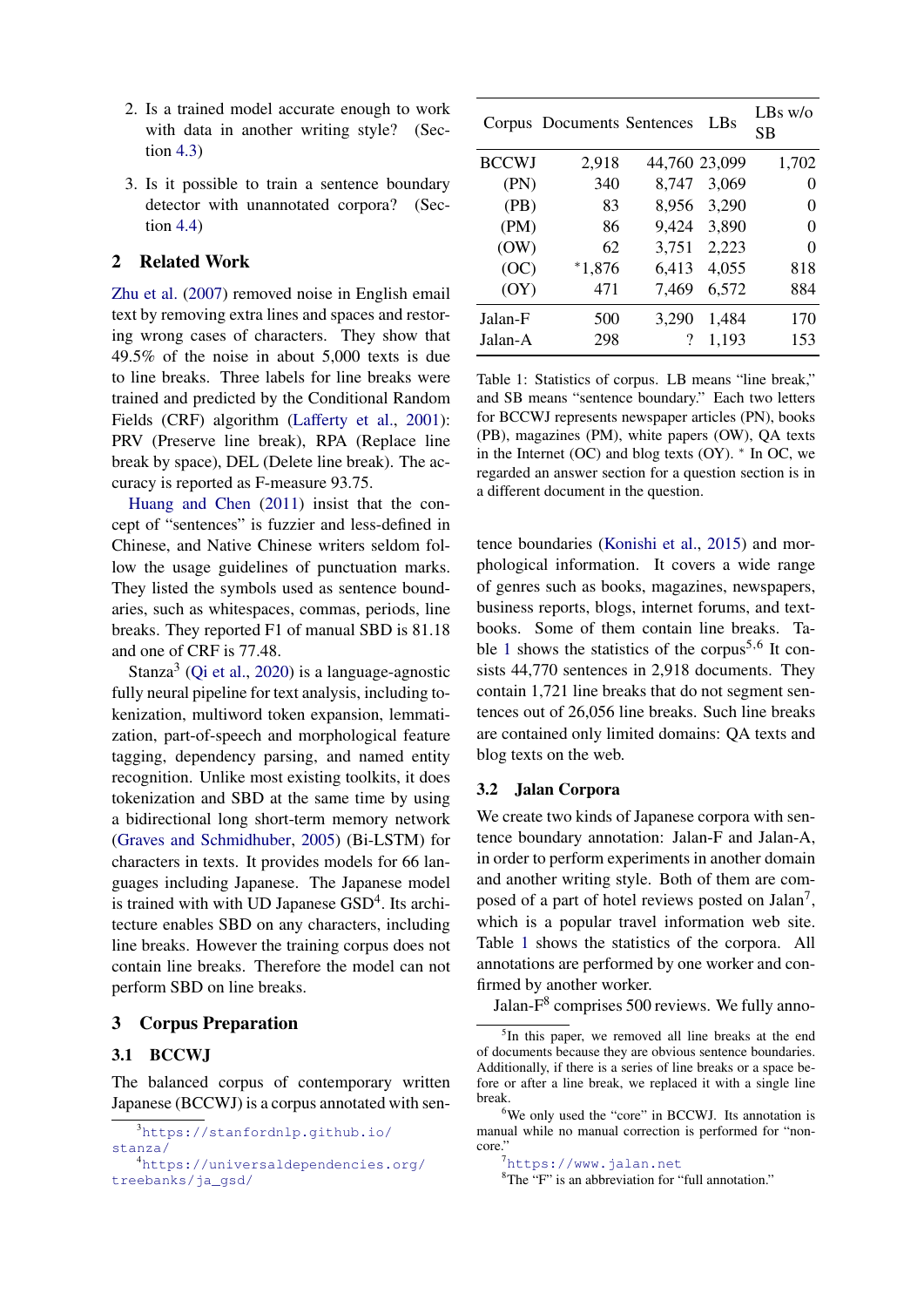tated sentence boundaries for all texts. As a result, we found 3,290 sentences. It contains 1,484 line breaks. Out of them, 170 line breaks do not segment sentences.

Jalan-A<sup>9</sup> comprises 298 reviews in an atypical writing style. They do not contain typical Japanese periods ("。"). This is an example.

個室を利用させていただきました√ *<*/s*>*清潔感があり㾑お部屋も広く㾑 またお邪魔させていただきますね少 *<*/s*>*スタッフの対応も最高でした (We stayed in a private room 㾑*<*/s*>* The room was clean  $\Diamond$  and spacious, 㾑 so we'll be back again 㾑*<*/s*>* The staffs were great) (3)

Some line breaks segment sentences and some do not. We only annotated sentence boundaries on line breaks. While the number of boundaries is 1,374, there may be more sentences. It contains 1,983 line breaks. Out of them, 153 line breaks do not segment sentences.

#### 3.3 Pseudo Annotation Corpora

To answer the third research question, we created two pseudo annotation corpora: P-BCCWJ and P-Jalan. First, we removed all line breaks from BCCWJ and 10,000 reviews additionally extracted from Jalan. Then, we replaced typical Japanese sentence boundaries ". " into line breaks and regard all of them as sentence boundaries. Finally, we replaced ideographic commas ", " into line breaks with 50% probability. This is an example.

Original: 眺めのよいところで、遠くを 見ることですよ。(It is to look into the distance from a good view.) Pseudo annotation: 眺めのよいところ で㾑遠くを見ることですよ㾑*<*/s*>* (4)

#### 4 Experiments

### 4.1 Experiment Settings

We create sentence boundary detectors by fineturning the BERT (Devlin et al., 2019) model<sup>10</sup> pre-trained on Japanese Wikipedia by Tohoku

<span id="page-2-0"></span>

| Token    | Gold       | Prediction Evaluation |           |
|----------|------------|-----------------------|-----------|
| ます (is)  |            | <b>SB</b>             | (ignored) |
| رلى      | SB         | <b>SB</b>             | TР        |
| テレビ (TV) | O          | $\mathbf{\Omega}$     | (ignored) |
| رلى      | <b>NSB</b> | <b>SB</b>             | FP        |
| は(is)    | 0          | <b>NSB</b>            | (ignored) |

Table 2: An example of input, output, and evaluation for sentence boundary detectors

University. Texts are first tokenized with  $MeCab<sup>11</sup>$ morphological parser and then spitted into subwords by WordPiece. Its vocabulary size is 32,000. We exploit implementations of sequence labeling in "transformers"<sup>12</sup> by Hugging Face with three labels<sup>13</sup>: "Sentence boundary" (SB) and "Not sentence boundary" (NSB) for line breaks, and "Others" (O) for tokens that are not line breaks. We only use predictions for line breaks. Table 2 shows an example of input, output, and evaluation for detectors. In training, all tokens are labeled "O" except for line breaks. Whatever predictions are output for them, we do not consider them [in](#page-2-0) the evaluation. Line breaks are labeled "SB" or "NSB" for training. We recognize sentence boundaries only on the tokens whose predictions are "SB."

We set the maximum sequence length 320, the training batch size 32, and the number of epochs five. If the maximum number of input tokens is exceeded, we divide them into multiple inputs. We perform the Unicode NFKC normalization for all inputs.

For training and evaluation, we exclude 663 documents from BCCWJ and 164 documents from Jalan-F that do not contain line breaks. Each corpus of BCCWJ, Jalan-F, and Jalan-A is divided into 8:2 for learning and training. We built four models by using the three training sources and the data from the combination of Jalan-F and Jalan-A.

#### 4.2 Experiments 1: Impact of Domains

First, we investigate the impact of domains. As shown in Table 3, In BCCWJ test data, the *F*<sup>1</sup> score of the model Jalan-F+A (96.8) is not very

 ${}^{9}$ The "A" is an abbreviation for "atypical."

<sup>10</sup>https://hugg[ingface.co/cl-toh](#page-4-10)oku/ bert-base-japanese-whole-word-masking

<sup>11</sup>https://github.com/taku910/mecab

<sup>12</sup>https://gi[th](#page-3-2)ub.com/huggingface/ transformers

<sup>&</sup>lt;sup>13</sup>We did a preliminary experiment with binary labels "Sentence boundary" (SB) and "Not sentence boundary" (NS[B\), but it was low performance.](https://github.com/taku910/mecab)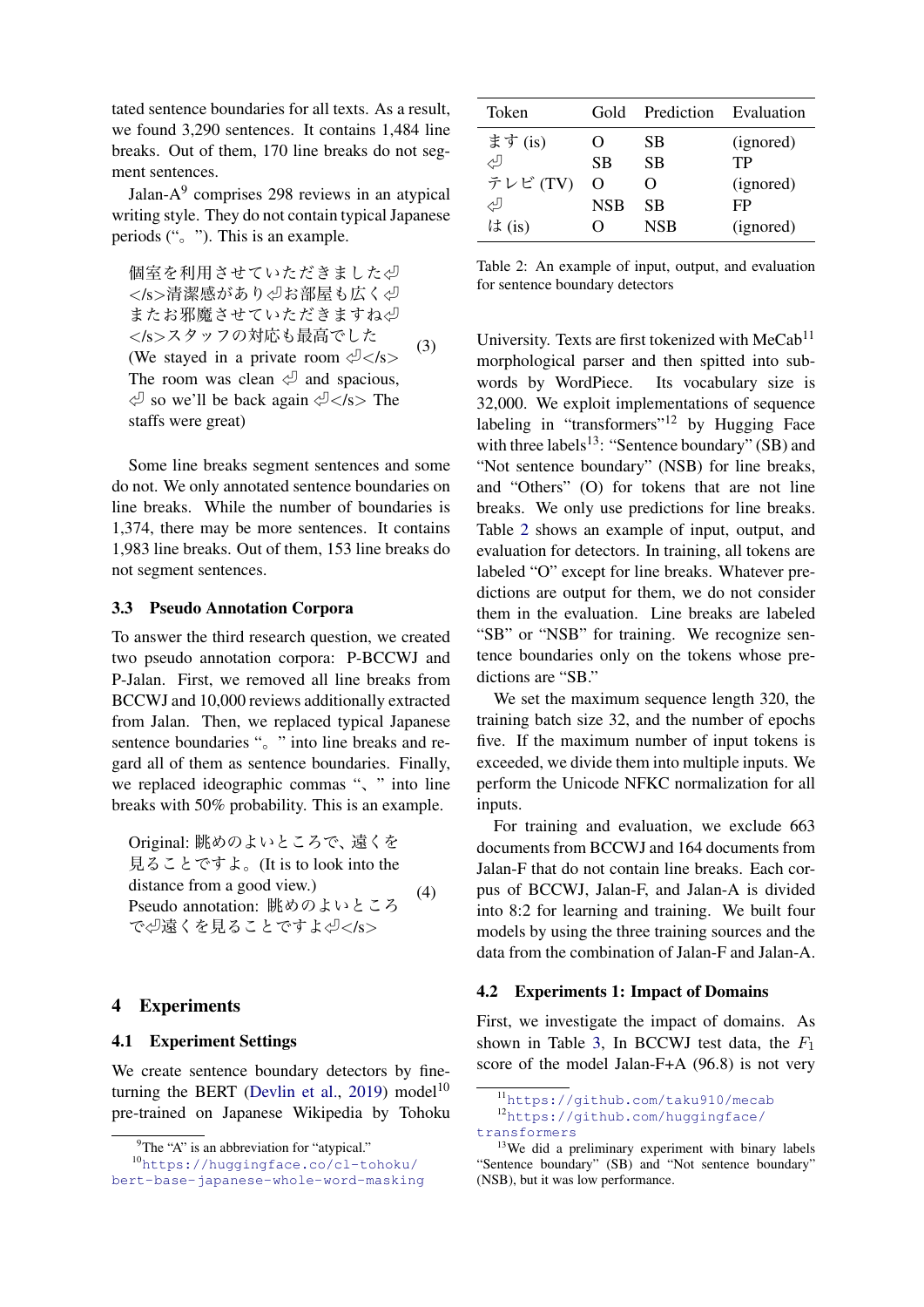<span id="page-3-2"></span>

| <b>Test</b> | Train                      | TP               | TN |               | FP FN    | $F_1$                  |
|-------------|----------------------------|------------------|----|---------------|----------|------------------------|
|             | <b>BCCWJ BCCWJ</b>         | 4,029 568 50     |    |               | 96       | 98.2                   |
|             | Jalan-F                    | 3,749 520 98 376 |    |               |          | 94.1                   |
|             | Jalan-A                    |                  |    |               |          | 4,014 325 293 111 95.2 |
|             | Jalan-F+A 3,921 559 59 204 |                  |    |               |          | 96.8                   |
| Jalan-F     | <b>BCCWJ</b>               | 258              | 18 | 0             | $^{(1)}$ | 100.0                  |
|             | Jalan-F                    | 258              | 15 | $\mathcal{R}$ |          | 99.4                   |
|             | Jalan-A                    | 258              | 7  | 11            | 0        | 97.9                   |
|             | Jalan-F+A                  | 258              | 17 |               |          | 99.8                   |

Table 3: SBD Performance on line breaks by models trained with annotated corpora

<span id="page-3-3"></span>

| Test | Train                      |  |  | TP TN FP FN $F_1$ |
|------|----------------------------|--|--|-------------------|
|      | Jalan-A BCCWJ              |  |  | 210 46 1 11 97.2  |
|      | Jalan-F                    |  |  | 188 39 8 33 90.2  |
|      | Jalan-A 204 27 20 17 91.7  |  |  |                   |
|      | Jalan-F+A 202 45 2 19 95.1 |  |  |                   |

Table 4: SBD Performance on line breaks in atypical writing style by models trained with annotated corpora

| Test Train |                                       |             | TP TN FP FN $F_1$ |         |
|------------|---------------------------------------|-------------|-------------------|---------|
|            | BCCWJ P-BCCWJ 2,715 570 48 1,410 78.8 |             |                   |         |
|            | P-Jalan 1,868 575 43 2,257 61.9       |             |                   |         |
|            | Jalan-A P-BCCWJ                       | 200 46 1    |                   | 21 94.8 |
|            | P-Jalan                               | $192, 46$ 1 |                   | 29 92 8 |

Table 5: SBD Performance on line breaks by models trained with pseudo corpora

bad compared to one of the model BCCWJ (98.2). This shows that we can make reasonably accurate models using training data even from different domains. On the other hand,  $F_1$  scores for Jalan-F test data are close to 100 for all models. Therefore, we consider Jalan-F only contains simple cases.

## 4.3 Experiments 2: Impact of Writing Styles

<span id="page-3-0"></span>Second, we investigate the impact of writing styles. As shown in Table 4, the *F*<sup>1</sup> score of the model BCCWJ is the best (97.2) among the four models. This shows that models trained on a large amount of data are more ac[cu](#page-3-3)rate, even if the writing styles are different.

### 4.4 Experiments 3: Effect of Pseudo Corpora

<span id="page-3-1"></span>Third, we investigate the effect of pseudo corpora. Table 5 shows the result. The *F*<sup>1</sup> scores of the model P-BCCWJ for BCCWJ is 78.8. It is much worse than one of the model BCCWJ (98.2). This is an example of a false negative (FN) by the model P-BCCWJ.

防災対策を構築する必要がある。 *<*/s*>*消防庁においては、*. . .* (It is necessary to build disaster prevention measures. 㾑*<*/s*>*In the fire and disaster management agency, *. . .*) (5)

They were often wrong even in the almost obvious cases where periods "。" were just before line breaks.

The *F*<sup>1</sup> scores of the models P-BCCWJ and P-Jalan are respectively 94.8 and 92.8. Though they are better than one of the model Jalan-F (90.2), worse than one of the model Jalan-F+A (95.1).

These results suggest that although a sentence boundary detector with pseudo-corpus could achieve moderate performance, we can obtain better detectors by training with annotated corpora.

## 5 Conclusion

We implemented sentence boundary detectors by using BERT and revealed the following facts:

- It is possible to train a sentence boundary detector on line breaks with annotated corpora.
- Training with much annotation data is effective even for texts in another writing style.
- Although it is possible to train a sentence boundary detector even with pseudo-corpus to some extent, more performance will be gained by training with annotated corpora.

There are two main issues that we need to address in the future. The first issue is to do is to use active learning to increase the number of learning examples and improve accuracy. The second issue is to perform SBD for other atypical sentence boundary expressions other than line breaks.

## Acknowledgements

We recognize Dr. Yuki Arase at Osaka University for the many discussions and insightful comments. Furthermore, we thank the anonymous reviewers for their careful reading and valuable comments.